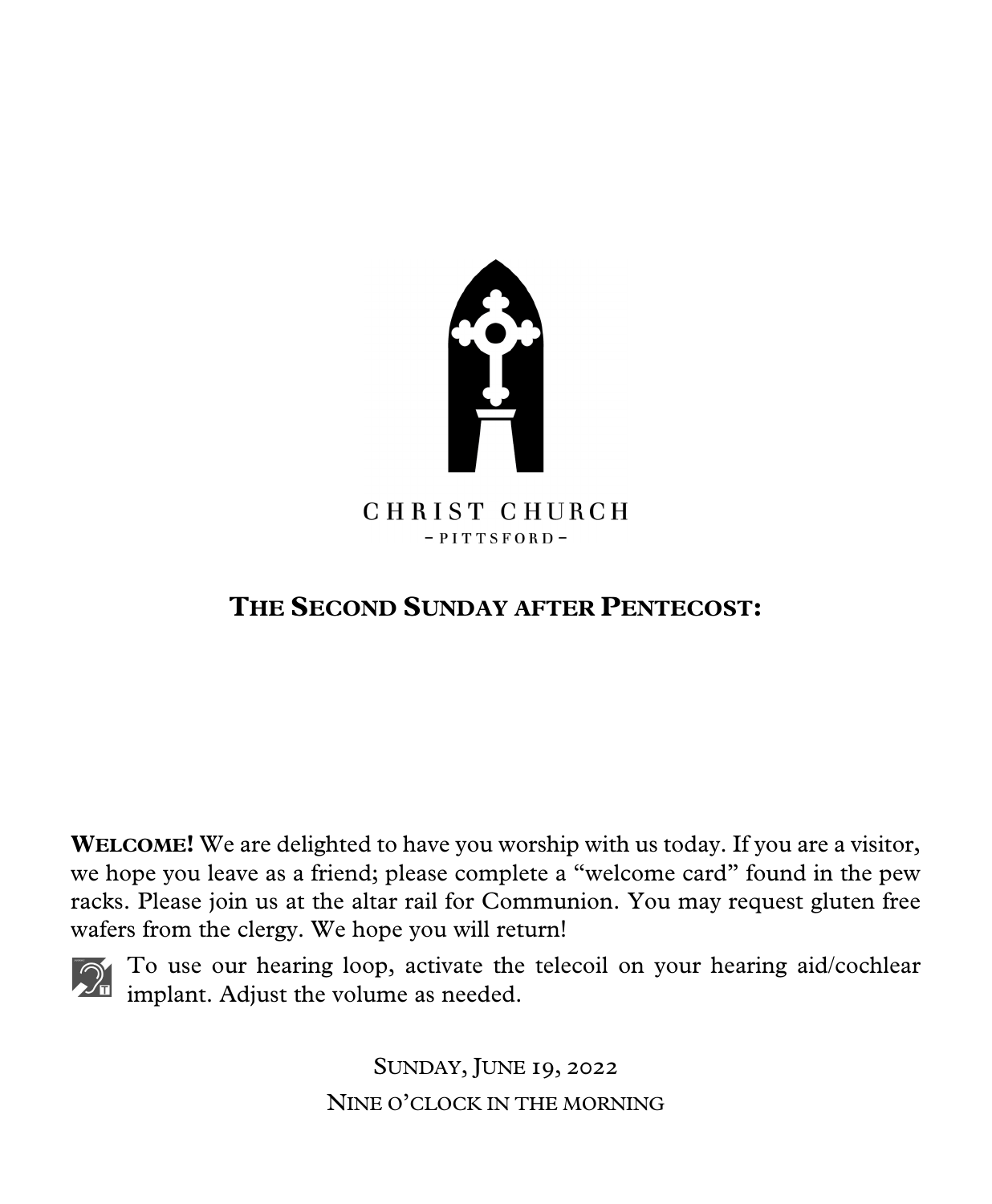#### **THIS WEEK AT CHRIST CHURCH**

| SUNDAY, JUNE 19    |                                                             |
|--------------------|-------------------------------------------------------------|
| 9.00 am            | Worship Service with Holy Communion (Rite II)               |
| 9.00 am            | Nursery care, Sunday School workshop for grades pre- $K$ —5 |
| 10.00 am           | Lemonade on the Lawn                                        |
| MONDAY, JUNE 20    |                                                             |
| 11.30 am           | Stretch and Strengthen class                                |
| TUESDAY, JUNE 21   |                                                             |
| $3.00 \text{ pm}$  | Non-fiction Book Club                                       |
| WEDNESDAY, JUNE 15 |                                                             |
| 10.00 am           | Worship service                                             |
| SUNDAY, JUNE 26    |                                                             |
| 9.00 am            | Worship Service with Holy Communion (Rite I)                |
| 9.00 am            | Nursery care, Sunday School workshop for grades pre- $K$ —5 |
| 10.00 am           | Lemonade on the Lawn                                        |
|                    |                                                             |

*Today's bulletin was printed a week ahead of time and therefore does not list the worship assistants or an updated prayer list.*

*We welcome James Kealey as our guest organist this morning.*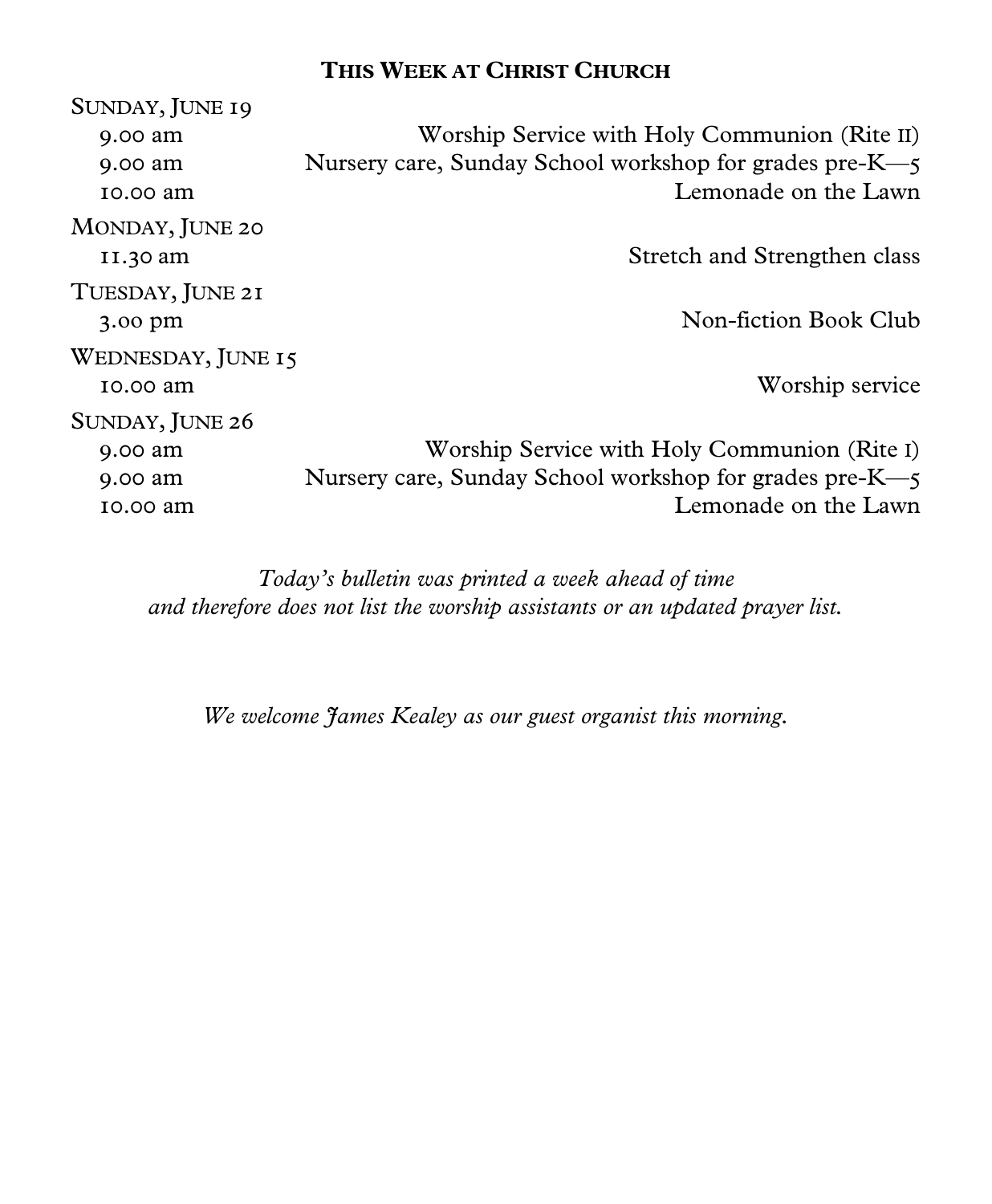### **HYMN 607** O God of every nation LLANGLOFFAN

# *Celebrant* Blessed be God: Father, Son, and Holy Spirit. *People* **And blessed be his kingdom, now and forever.**

Almighty God, to you all hearts are open, all desires known, and from you no secrets are hid: Cleanse the thoughts of our hearts by the inspiration of your Holy Spirit, that we may perfectly love you, and worthily magnify your holy Name; through Christ our Lord. **Amen***.*

| Celebrant | The Lord be with you. |
|-----------|-----------------------|
| People    | And also with you.    |
| Celebrant | Let us pray.          |

O Lord, make us have perpetual love and reverence for your holy Name, for you never fail to help and govern those whom you have set upon the sure foundation of your loving-kindness; through Jesus Christ our Lord, who lives and reigns with you and the Holy Spirit, one God, for ever and ever. **Amen.** *All sit.*

# **THE FIRST LESSON** GALATIANS 3:23-29

OW BEFORE FAITH CAME, we were imprisoned and guarded under the law until faith would be revealed. Therefore the law was our disciplinarian until Christ came, so that we might be justified by faith. But now that faith has TOW BEFORE FAITH CAME, we were imprisoned and guarded under the law until faith would be revealed. Therefore the law was our disciplinarian until Christ came, so that we might be justified by faith. But now that faith has children of God through faith. As many of you as were baptized into Christ have clothed yourselves with Christ. There is no longer Jew or Greek, there is no longer slave or free, there is no longer male and female; for all of you are one in Christ Jesus. And if you belong to Christ, then you are Abraham's offspring, heirs according to the promise.

*Reader* The Word of the Lord. *People* **Thanks be to God.**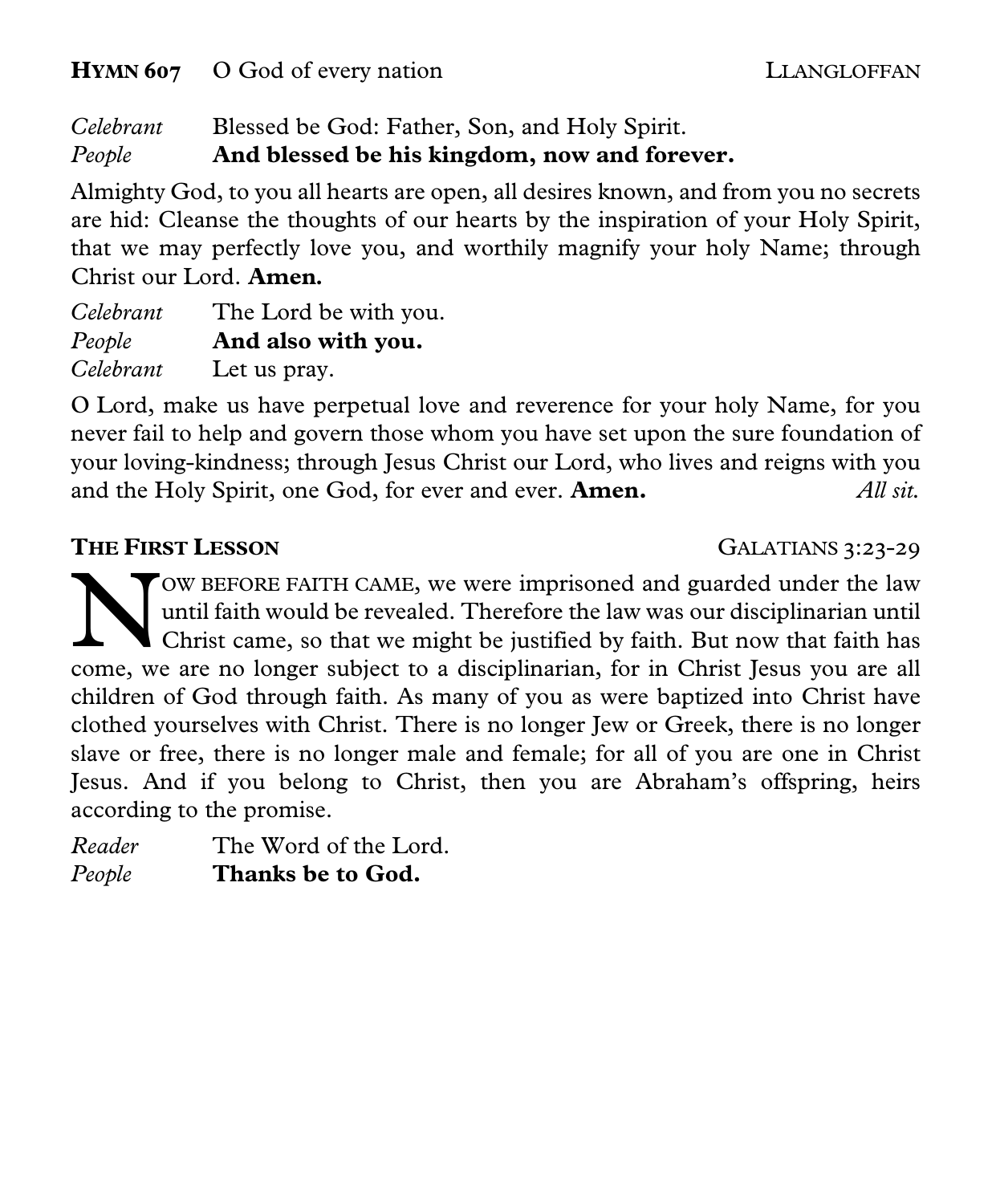#### **PSALM 22:18-27** DEUS, DEUS MEUS

# *Read responsively*

E NOT FAR AWAY, O LORD; \* **you are my strength; hasten to help me.** Save me from the sword, \* B F NOT FAR AWAY, O LORD; \*<br>
you are my strength; hasten to<br>
Save me from the sword, \*<br>
my life from the power of the dog. Save me from the lion's mouth, \* **my wretched body from the horns of wild bulls.** I will declare your Name to my brethren; \* **in the midst of the congregation I will praise you.** Praise the LORD, you that fear him: \* **stand in awe of him, O offspring of Israel; all you of Jacob's line, give glory.** For he does not despise nor abhor the poor in their poverty; neither does he hide his face from them; \* **but when they cry to him he hears them.** My praise is of him in the great assembly;  $\star$ **I will perform my vows in the presence of those who worship him.** The poor shall eat and be satisfied, and those who seek the LORD shall praise him: \* **"May your heart live for ever!"** All the ends of the earth shall remember and turn to the LORD, \* **and all the families of the nations shall bow before him.** For kingship belongs to the LORD; \* **he rules over the nations.**

**HYMN 567** Thine arm, O Lord, in days of old ST. MATTHEW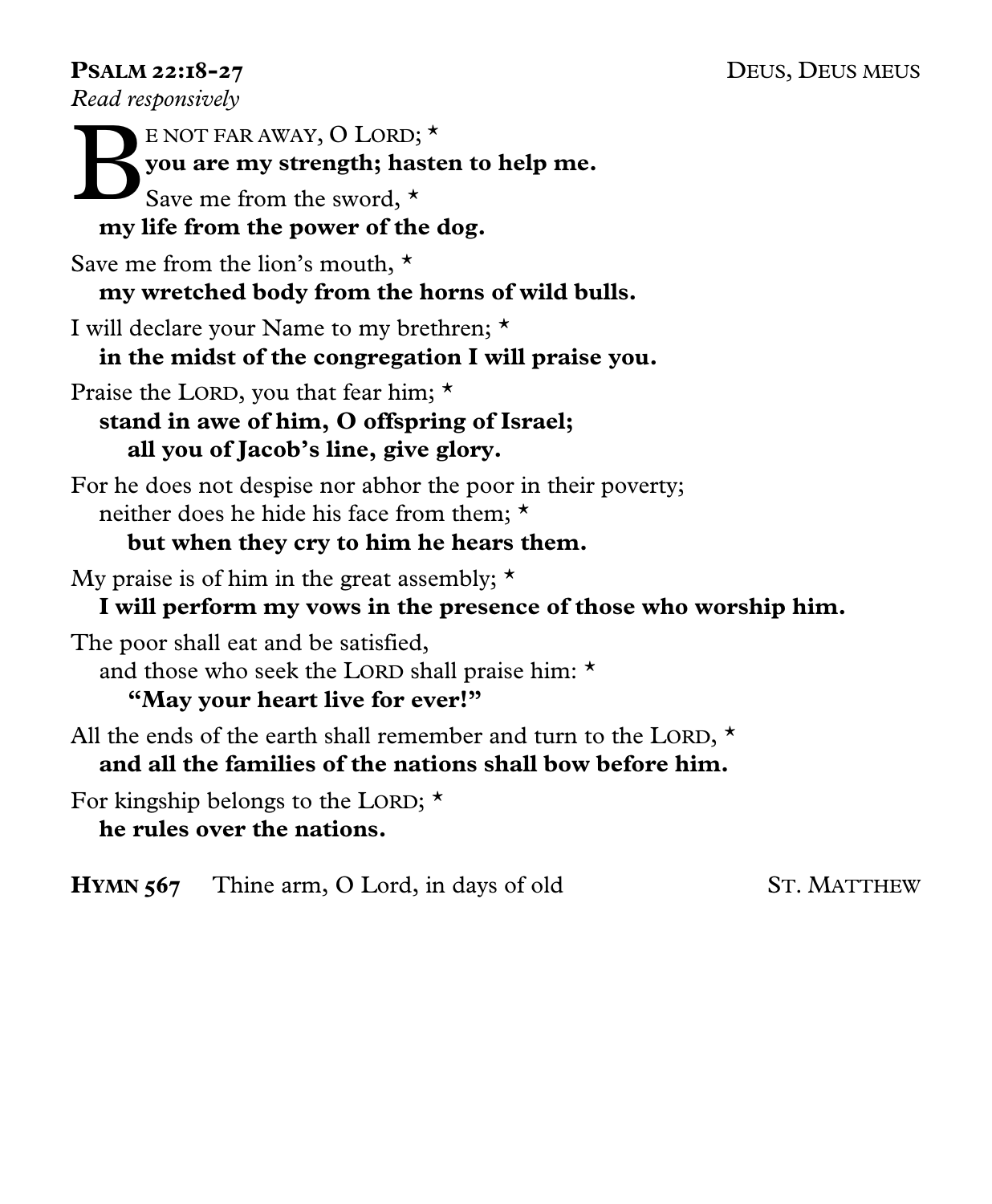# *Celebrant* The Holy Gospel of our Lord Jesus Christ, according to Luke. *People* **Glory to you, Lord Christ.**

ESUS AND HIS DISCIPLES arrived at the country of the Gerasenes, which is opposite Galilee. As he stepped out on land, a man of the city who had demons ESUS AND HIS DISCIPLES arrived at the country of the Gerasenes, which is opposite Galilee. As he stepped out on land, a man of the city who had demons met him. For a long time he had worn no clothes, and he did not live in but in the tombs. When he saw Jesus, he fell down before him and shouted at the top of his voice, "What have you to do with me, Jesus, Son of the Most High God? I beg you, do not torment me"—for Jesus had commanded the unclean spirit to come out of the man. (For many times it had seized him; he was kept under guard and bound with chains and shackles, but he would break the bonds and be driven by the demon into the wilds.) Jesus then asked him, "What is your name?" He said, "Legion"; for many demons had entered him. They begged him not to order them to go back into the abyss.

Now there on the hillside a large herd of swine was feeding; and the demons begged Jesus to let them enter these. So he gave them permission. Then the demons came out of the man and entered the swine, and the herd rushed down the steep bank into the lake and was drowned.

When the swineherds saw what had happened, they ran off and told it in the city and in the country. Then people came out to see what had happened, and when they came to Jesus, they found the man from whom the demons had gone sitting at the feet of Jesus, clothed and in his right mind. And they were afraid. Those who had seen it told them how the one who had been possessed by demons had been healed. Then all the people of the surrounding country of the Gerasenes asked Jesus to leave them; for they were seized with great fear. So he got into the boat and returned. The man from whom the demons had gone begged that he might be with him; but Jesus sent him away, saying, "Return to your home, and declare how much God has done for you." So he went away, proclaiming throughout the city how much Jesus had done for him.

| Celebrant | The Gospel of the Lord.     |          |
|-----------|-----------------------------|----------|
| People    | Praise to you, Lord Christ. | All sit. |

**SERMON** *The Rev. Dr. Ronald B. Young*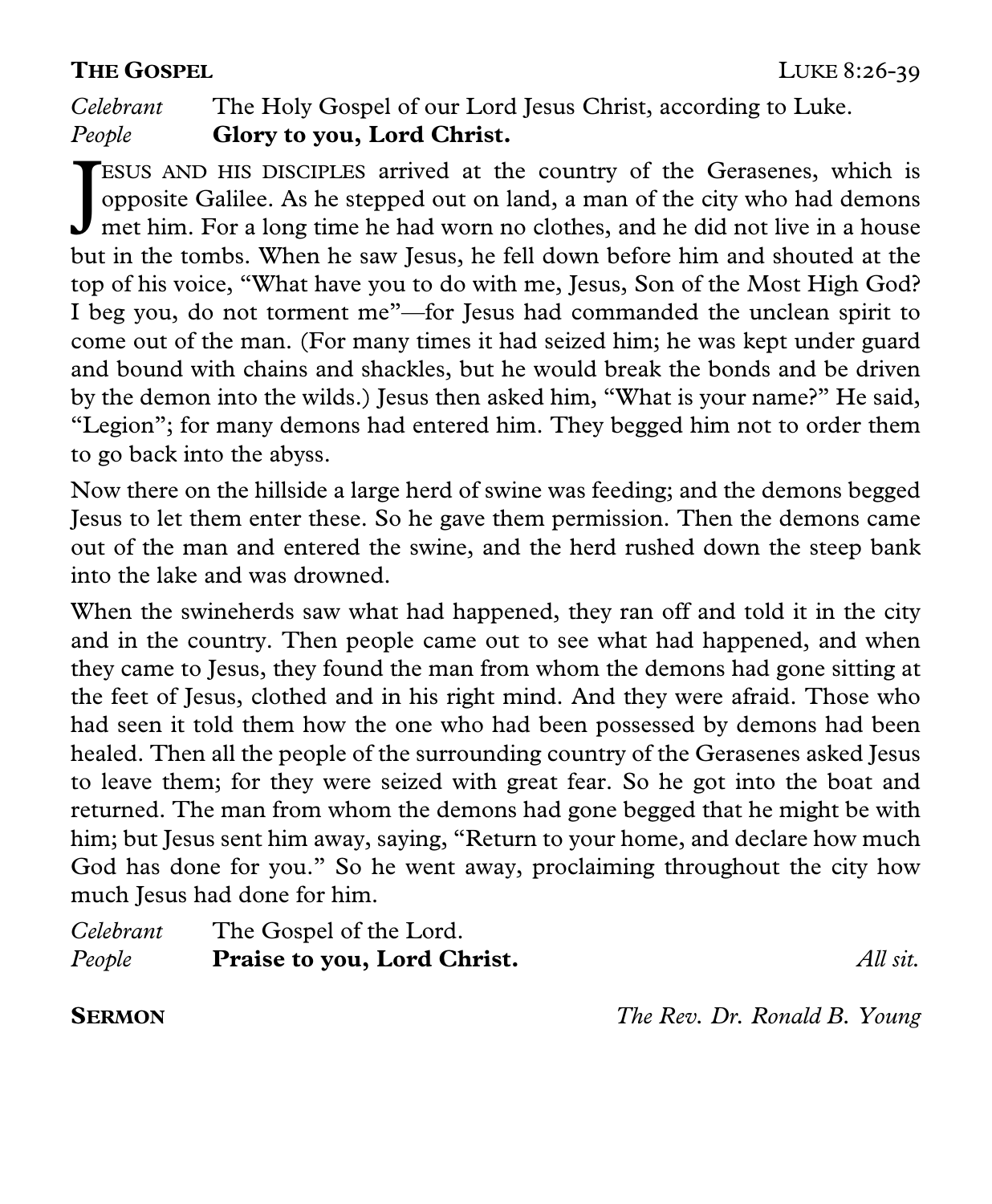**F F** BELIEVE IN ONE GOD, **the Father, the Almighty, maker of heaven and earth, be BELIEVE IN ONE GOD,**<br>the Father, the Almight<br>of all that is, seen and unseen. **We believe in one Lord, Jesus Christ, the only Son of God, eternally begotten of the Father, God from God, Light from Light, true God from true God, begotten, not made, of one Being with the Father. Through him all things were made. For us and for our salvation he came down from heaven: by the power of the Holy Spirit he became incarnate from the Virgin Mary, and was made man. For our sake he was crucified under Pontius Pilate; he suffered death and was buried. On the third day he rose again in accordance with the Scriptures; he ascended into heaven and is seated at the right hand of the Father. He will come again in glory to judge the living and the dead, and his kingdom will have no end. We believe in the Holy Spirit, the Lord, the giver of life, who proceeds from the Father and the Son. With the Father and the Son he is worshiped and glorified. He has spoken through the Prophets. We believe in one holy catholic and apostolic Church. We acknowledge one baptism for the forgiveness of sins. We look for the resurrection of the dead, and the life of the world to come. Amen.**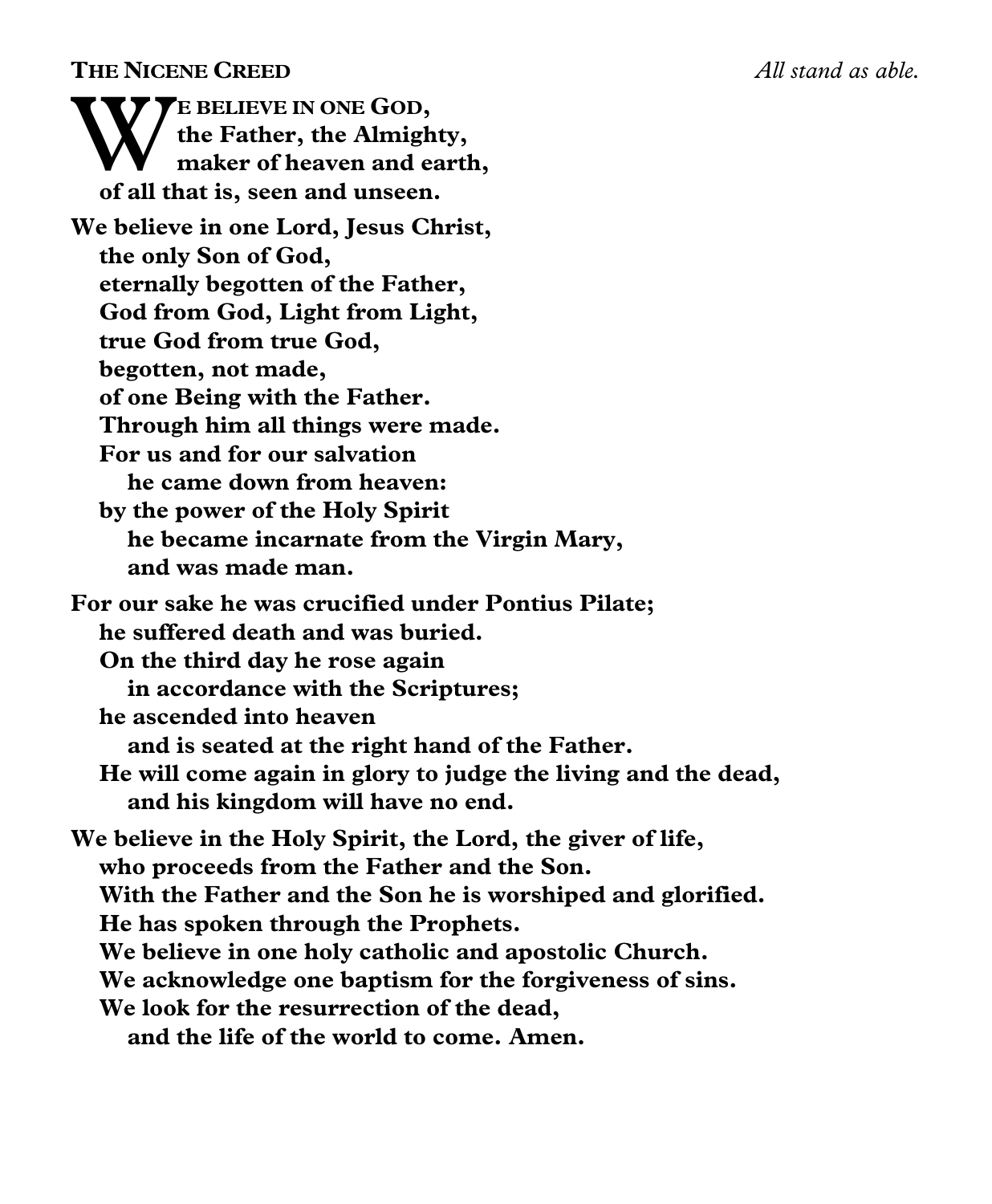# **THE PRAYERS OF THE PEOPLE**

NITED IN CHRIST and guided by the Spirit, we pray for the church, the world, and all in need.

Holy God, you hear the cries of those who seek you. Equip the church for the **function** INCHRIST and guided by the Spirit, we pray for the church, the world, and all in need.<br>
Holy God, you hear the cries of those who seek you. Equip the church for the future to proclaim the Good News of salvation **hear our prayer.**

You hear the cries of the earth. Restore places where land, air, and water has been harmed. Guide us to develop sustainable energy and food production. God of Grace, **hear our prayer.**

You hear the cries of the marginalized or cast out. Guide us continually toward the end of oppression in all forms. Bring true freedom and human flourishing to all your beloved children. God of Grace,

# **hear our prayer.**

You hear the cries of those who suffer. Come to the aid of the unemployed, the homeless, the hungry and the sick in body and mind. Bring peace to all in need to recognize your loving presence. God of Grace,

# **hear our prayer.**

You hear the cries of those who celebrate or grieve on this Father's Day. Nurture mutual love and tender care in all relationships. Comfort those for whom this day bring sadness or longing. God of Grace,

# **hear our prayer.**

We give thanks for the faithful departed. At the last unite us with them as we make our home in you. God of Grace,

# **hear our prayer.**

# *Celebrant*

Gather these concerns and all who are in need into your abundant care, O God, remembering your promise of mercy, through Christ our Lord. **Amen.**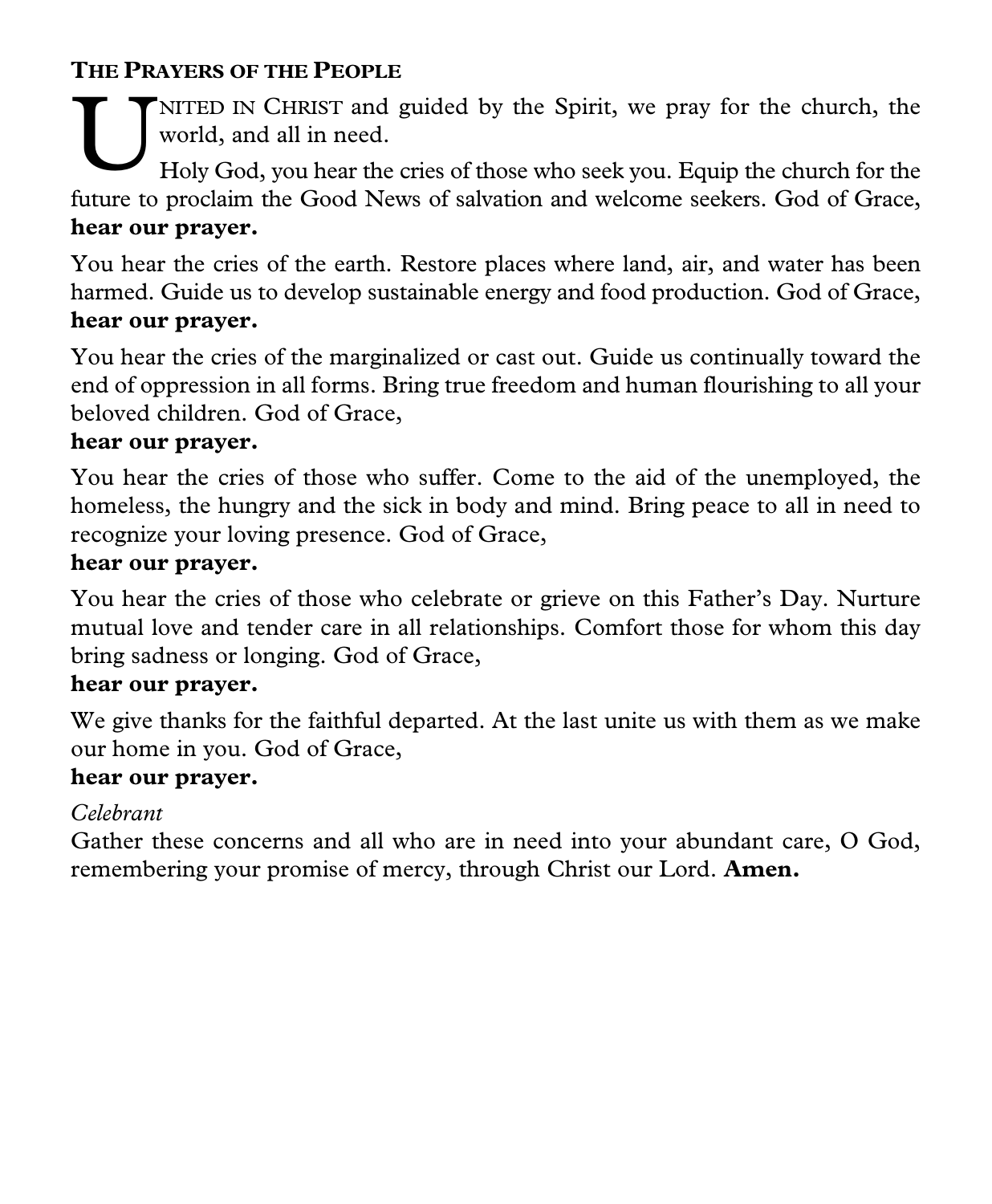# **THE GENERAL CONFESSION**

Let us confess our sins against God and our neighbor.

**OST MERCIFUL GOD, we confess that we have sinned against you in thought, word, and deed, by** what we have done, **and by what we have left undone. We have not loved you with our whole heart; we have not loved our neighbors as ourselves. We are truly sorry and we humbly repent. For the sake of your Son Jesus Christ, have mercy on us and forgive us; that we may delight in your will, and walk in your ways, to the glory of your Name. Amen.**

*Celebrant*

Almighty God have mercy on you, forgive you all your sins through our Lord Jesus Christ, strengthen you in all goodness, and by the power of the Holy Spirit keep you in eternal life. **Amen.**

#### **THE PEACE**

| Celebrant | The peace of the Lord be always with you. |          |
|-----------|-------------------------------------------|----------|
| People    | And also with you.                        | All sit. |

#### **WELCOME AND ANNOUNCEMENTS**

#### **OFFERTORY**

| William Grant STILL 1895-1978 |
|-------------------------------|
|                               |

#### **DOXOLOGY: HYMN 380 V. 3** *All stand as able.*

**RAISE GOD, from whom all blessings flow; praise him, all creatures here below; praise him above, ye heavenly host: praise GOD, from whom all blessings flow**<br>praise him, all creatures here below;<br>praise Father, Son, and Holy Ghost. Amen.

THOMAS KEN 1637-1711 PSEAUMES OCTANTE TROIS DE DAVID 1551, alt.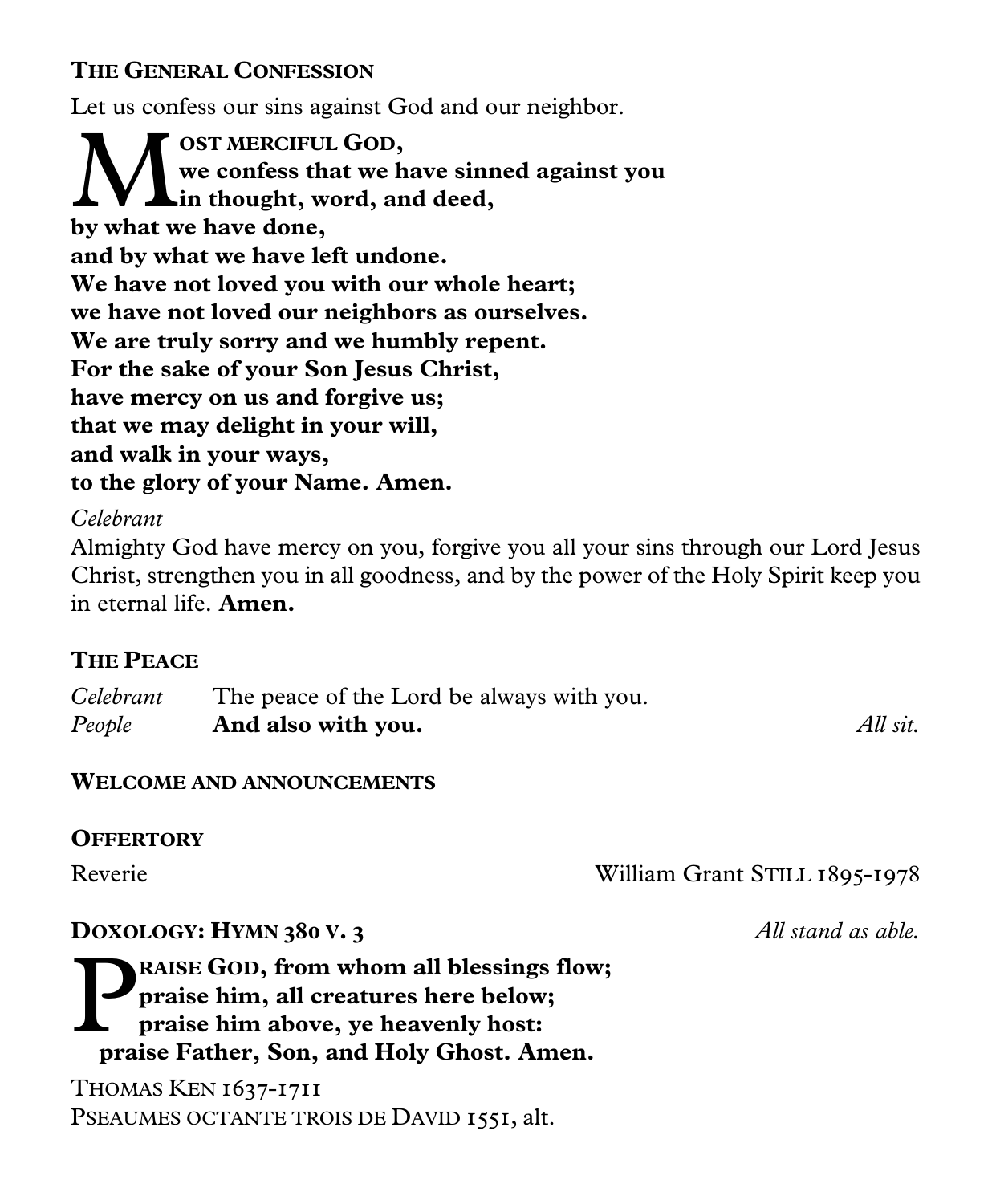# **THE HOLY COMMUNION**

| Celebrant | The Lord be with you.                      |
|-----------|--------------------------------------------|
| People    | And also with you.                         |
| Celebrant | Lift up your hearts.                       |
| People    | We lift them to the Lord.                  |
| Celebrant | Let us give thanks to the Lord our God.    |
| People    | It is right to give him thanks and praise. |

T IS RIGHT, and a good and joyful thing, always and every-where to give thanks to you, Father Almighty, Creator of heaven and earth. For you are the source of light and life, you made us in your image, and called us to new life in Jesus Christ our Lord. Therefore we praise you, joining our voices with Angels and Archangels and with all the company of heaven, who for ever sing this hymn to proclaim the glory of your Name:  $\prod_{\text{Chr}}$ 

# **S. 125 SANCTUS AND BENEDICTUS** Richard PROULX 1937-2010 **OLY, HOLY, HOLY LORD, God of power and might, heaven and earth are full of your glory. Hosanna in the highest. Blessed is he who comes in the name of the Lord.**<br>Blessed is he who comes in the name of the Lord.

# **Hosanna in the highest.**

We give thanks to you, O God, for the goodness and love which you have made known to us in creation; in the calling of Israel to be your people; in your Word spoken through the prophets; and above all in the Word made flesh, Jesus, your Son. For in these last days you sent him to be incarnate from the Virgin Mary, to be the Savior and Redeemer of the world. In him, you have delivered us from evil, and made us worthy to stand before you. In him, you have brought us out of error into truth, out of sin into righteousness, out of death into life.

On the night before he died for us, our Lord Jesus Christ took bread; and when he had given thanks to you, he broke it, and gave it to his disciples, and said, "Take, eat: This is my Body, which is given for you. Do this for the remembrance of me."

After supper he took the cup of wine; and when he had given thanks, he gave it to them, and said, "Drink this, all of you: This is my Blood of the new Covenant, which is shed for you and for many for the forgiveness of sins. Whenever you drink it, do this for the remembrance of me."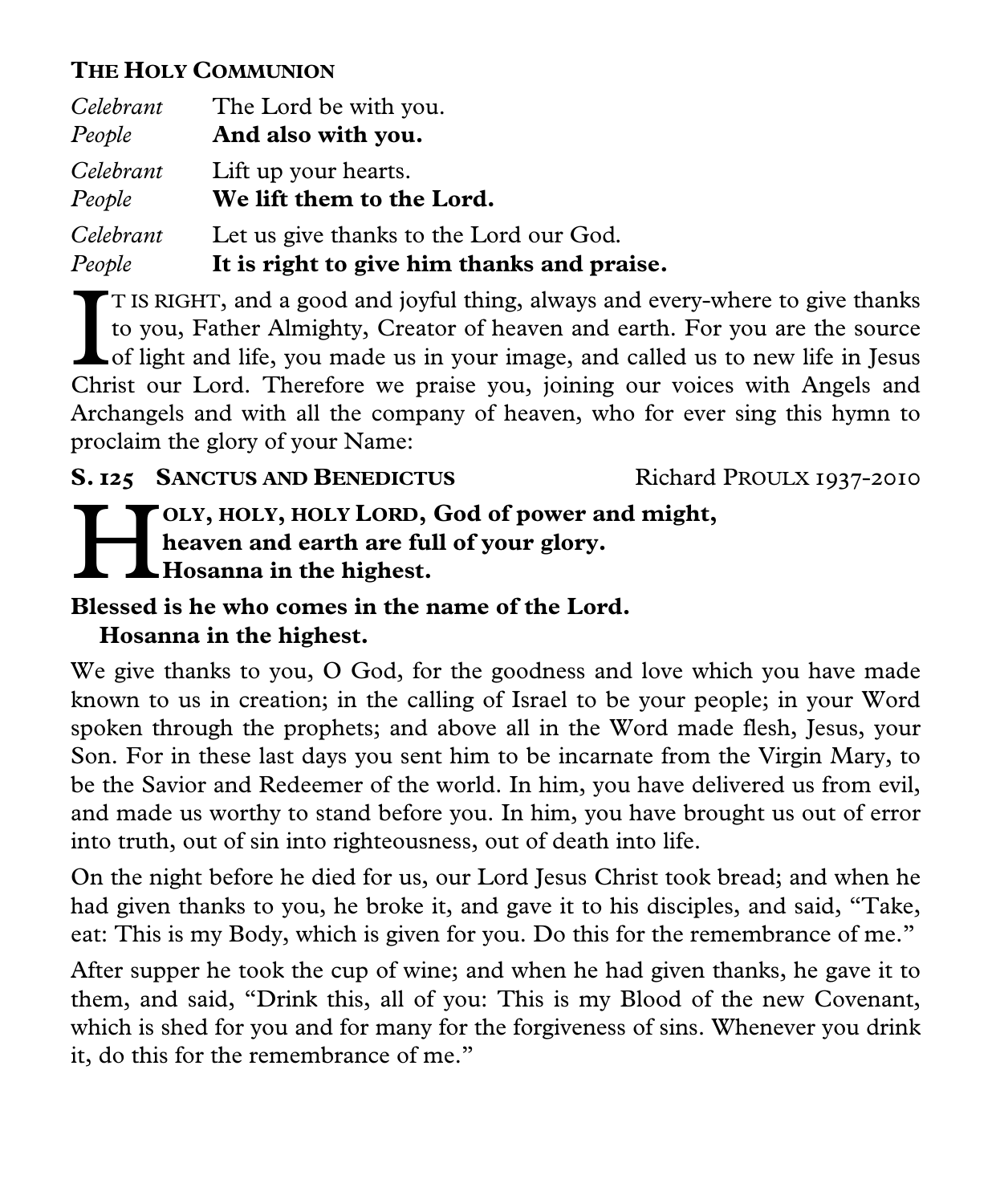Therefore, according to his command, O Father,

### **We remember his death, We proclaim his resurrection, We await his coming in glory;**

And we offer our sacrifice of praise and thanksgiving to you, O Lord of all; presenting to you, from your creation, this bread and this wine.

We pray you, gracious God, to send your Holy Spirit upon these gifts that they may be the Sacrament of the Body of Christ and his Blood of the new Covenant. Unite us to your Son in his sacrifice, that we may be acceptable through him, being sanctified by the Holy Spirit. In the fullness of time, put all things in subjection under your Christ, and bring us to that heavenly country where, with all your saints, we may enter the everlasting heritage of your sons and daughters; through Jesus Christ our Lord, the firstborn of all creation, the head of the Church, and the author of our salvation.

By him, and with him, and in him, in the unity of the Holy Spirit all honor and glory is yours, Almighty Father, now and for ever. **AMEN.**

And now, as our Savior Christ has taught us, we are bold to say,

**UR FATHER, who art in heaven, hallowed be thy Name, thy kingdom come,** UR FATHER,<br>thy kingdon<br>thy will be done, **on earth as it is in heaven. Give us this day our daily bread. And forgive us our trespasses, as we forgive those who trespass against us. And lead us not into temptation, but deliver us from evil. For thine is the kingdom, and the power, and the glory, for ever and ever. Amen.**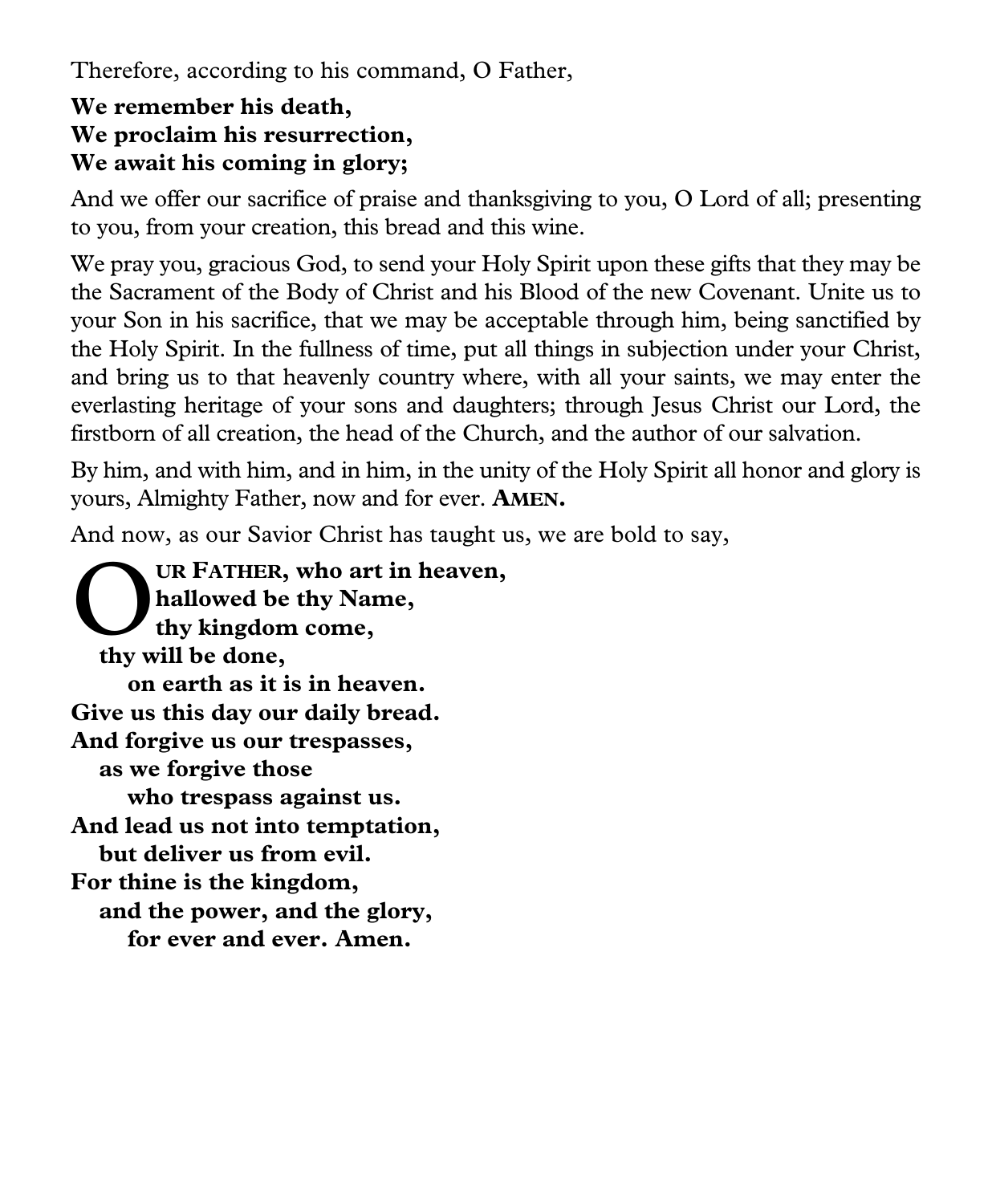# **THE BREAKING OF THE BREAD**

*The Celebrant breaks the consecrated Bread. A period of silence is kept.*

*Celebrant* Alleluia. Christ our Passover is sacrificed for us; *People* **Therefore let us keep the feast. Alleluia.** *Celebrant* The Gifts of God for the People of God. Take them in remembrance that Christ died for you, and feed on him in your hearts by faith, with thanksgiving.

**HYMN 328** Draw nigh and take the Body of the Lord SONG 46

#### **POSTCOMMUNION PRAYER** *All stand as able.*

*Celebrant* Let us pray.

**TERNAL GOD, heavenly Father, you have graciously accepted us as living members of your Son our Savior Jesus Christ, and you have graciously accepted us**<br> **and you have fed us with spiritual food**<br> **and you have fed us with spiritual food in the Sacrament of his Body and Blood. Send us now into the world in peace, and grant us strength and courage to love and serve you with gladness and singleness of heart; through Christ our Lord. Amen.**

#### **BLESSING AND DISMISSAL**

God grant to the living, grace; to the departed, rest; to the Church and all mankind, peace and concord; and to us and all his servants, life everlasting; and the blessing of God almighty, Father, Son, and Holy Spirit, come down upon you and remain with you always. **Amen.**

*Celebrant* Go in peace to love and serve the Lord. Alleluia. Alleluia. *People* **Thanks be to God. Alleluia. Alleluia.**

| <b>HYMN 423</b> Immortal, invisible, God only wise | ST. DENIO |
|----------------------------------------------------|-----------|
|                                                    |           |

#### **VOLUNTARY**

Toccata in A minor, Op. 80 no. 11 Max REGER 1873-1916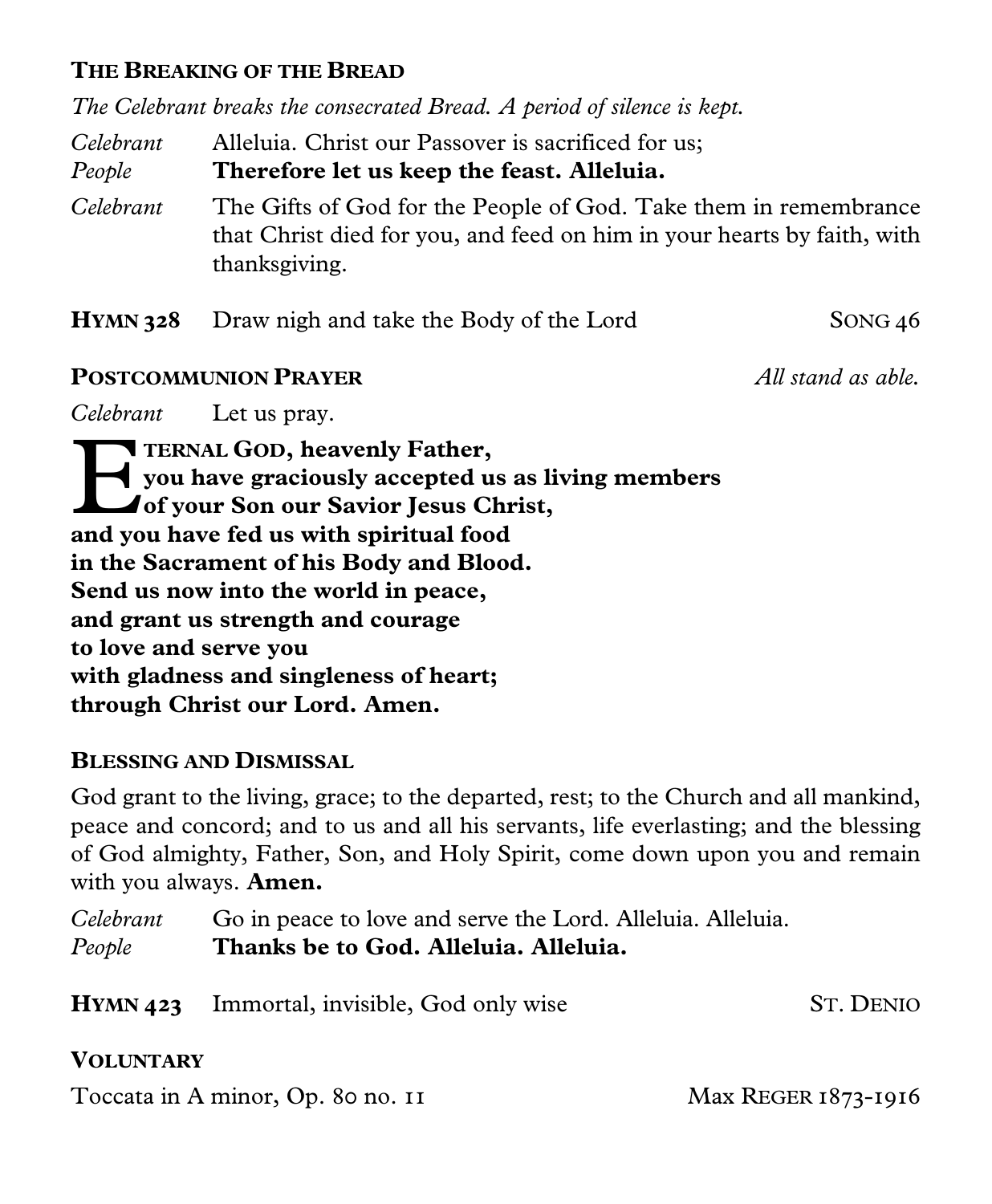#### **ANNOUNCEMENTS AND UPCOMING EVENTS**

### **ONE-SERVICE SUNDAYS BEGINNING JUNE 19**

Please join us for one service at 9.00 am beginning June 19 through September 4, when we will return to two services at 8.00 and 10.00 am on September 11. We will continue the tradition of lemonade on the front lawn hosted by Vestry members, weather permitting.

#### **SUMMER 2022: IMPORTANT DATES FOR FAMILIES**

We are excited to announce that Vacation Bible School registration has been extended! Please join us for a fun four days of Bible Stories, crafts, science experiments and games. VBS will run June 27-30 from 9.00 am to 12.00 pm. Please visit *www.christchurchpittsford.com* to register to attend or sign up to volunteer. Youth entering 7th through 12th grade in the fall can register for Missionpalooza, to be held Monday, July 11—Thursday, July 14. We'll spend the week volunteering at sites around Rochester and reflecting on our experiences. E-mail Liz at *sundayschool@christchurchpittsford.com* to register

### **ROCHESTER RED WINGS** SATURDAY, JULY 16: 6.05 pm Please join Christ Church Pittsford parishioners for a fun night at the ballpark! There will be a performance by the Rochester Philharmonic Orchestra right after the game ends. Fireworks will also follow the game. Cost: \$12.00 per person; family maximum cost: \$48.00.

# **NON-FICTION BOOK CLUB** TUESDAYS JUNE 21, JULY 19

We will meet on Tuesday, June 21, 2022 at 3.00 pm to discuss *Anthro Vision* by Gillian Tett. We will meet on Tuesday, July 19<sup>th</sup> at 3.00 pm to discuss *Caste: The Origins of our Discontents* by Isabel Wilkerson. We will continue to meet in hybrid format with an in-person meeting plus Zoom for those unable to attend in person. Zoom information will be distributed near the date of the meeting. For more information, please contact Jim Baroody: *jimbaroody@gmail.com.*

# **WOMEN'S BOOK CLUB** THURSDAY, JUNE 23: 7,00 pm

Our next book is *The Weird Sisters* by Eleanor Brown. The Andreas family is one of readers. Their father, a renowned Shakespeare professor who speaks almost entirely in verse, has named his three daughters after famous Shakespearean women. When the sisters return to their childhood home, ostensibly to care for their ailing mother, but really to lick their wounds and bury their secrets, they discover that everything they've been running from—one another, their small hometown, and themselves might offer more than they ever expected. This story is about sisters, the power of books, and the places we decide to call home. For more information, please e-mail Suzanne Lee: *leeharris@frontiernet.net.*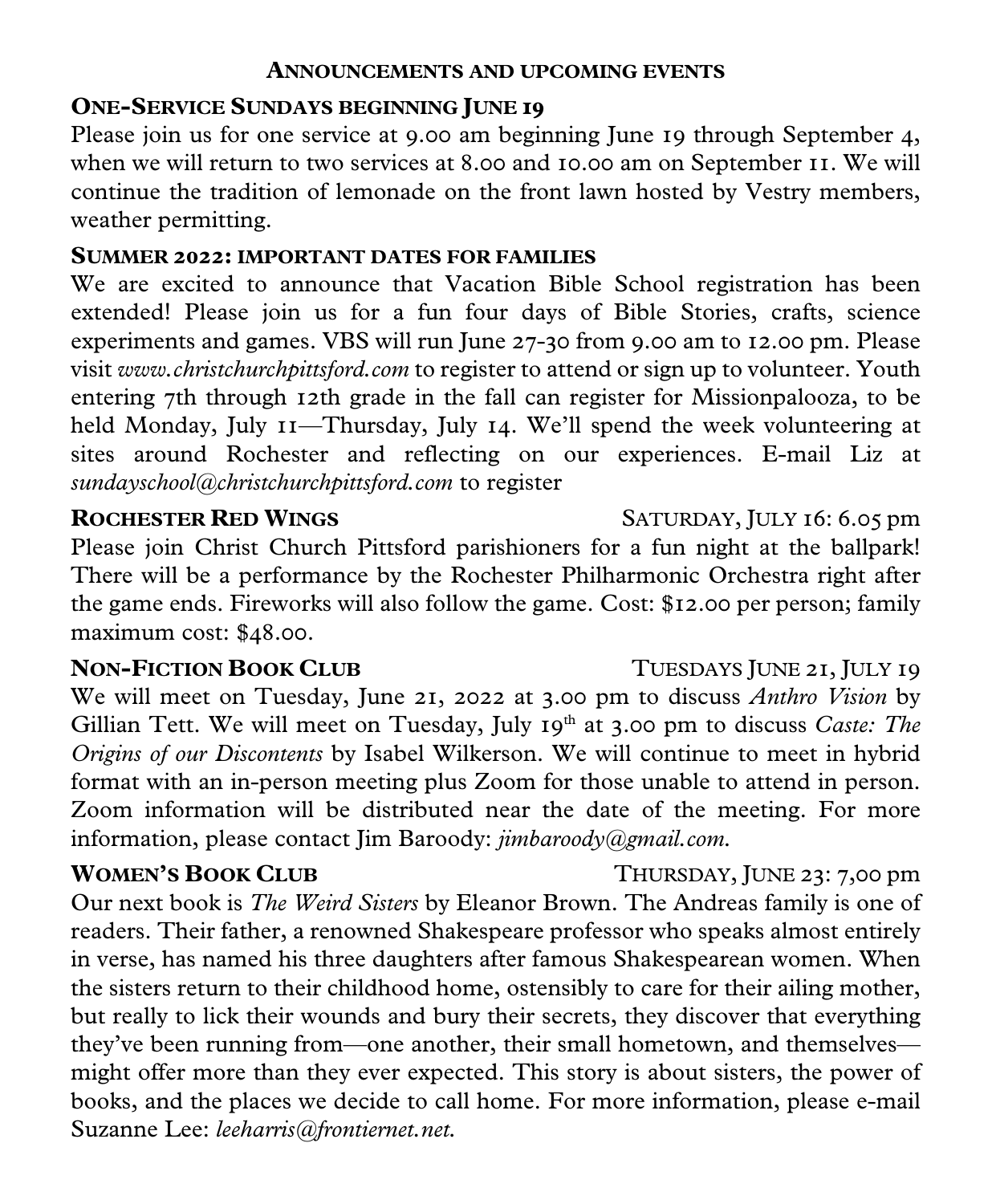# **SUMMER WORSHIP ASSISTANTS NEEDED**

If you know you are available this summer to read or usher on any particular Sunday, please let Cindy know: *parishadmin@christchurchpittsford.com.*

# **MEMORIAL FLOWERS**

Thank you to everyone who has donated to flowers for memorials, celebrations, and thanksgivings. The services at Christ Church are greatly enhanced by the beauty of the flowers on the altar. These flowers are donated for a date of your choice: in memory of loved ones; in thanksgiving; or in celebration of special events. We order our flowers from Pittsford Florist. The Altar Guild breaks down the arrangements into individual bouquets that are delivered to members of the parish who are celebrating, ill, or have other concerns. The cost is \$75.00 per Sunday. If you would like to reserve a date, please contact the office at  $586$ -1226.

**PITTSFORD FOOD CUPBOARD** is looking for a back room coordinator Tuesdays and Fridays, 8.00 am—11.00 am. Flexible schedule. Responsible for sorting donations, storing inventory and scheduling food pick-ups. Located at 3800 Monroe Ave. Door #26. For more information contact Daniel Traina at 585-208-6839 or *dtraina@rochester.rr.com.*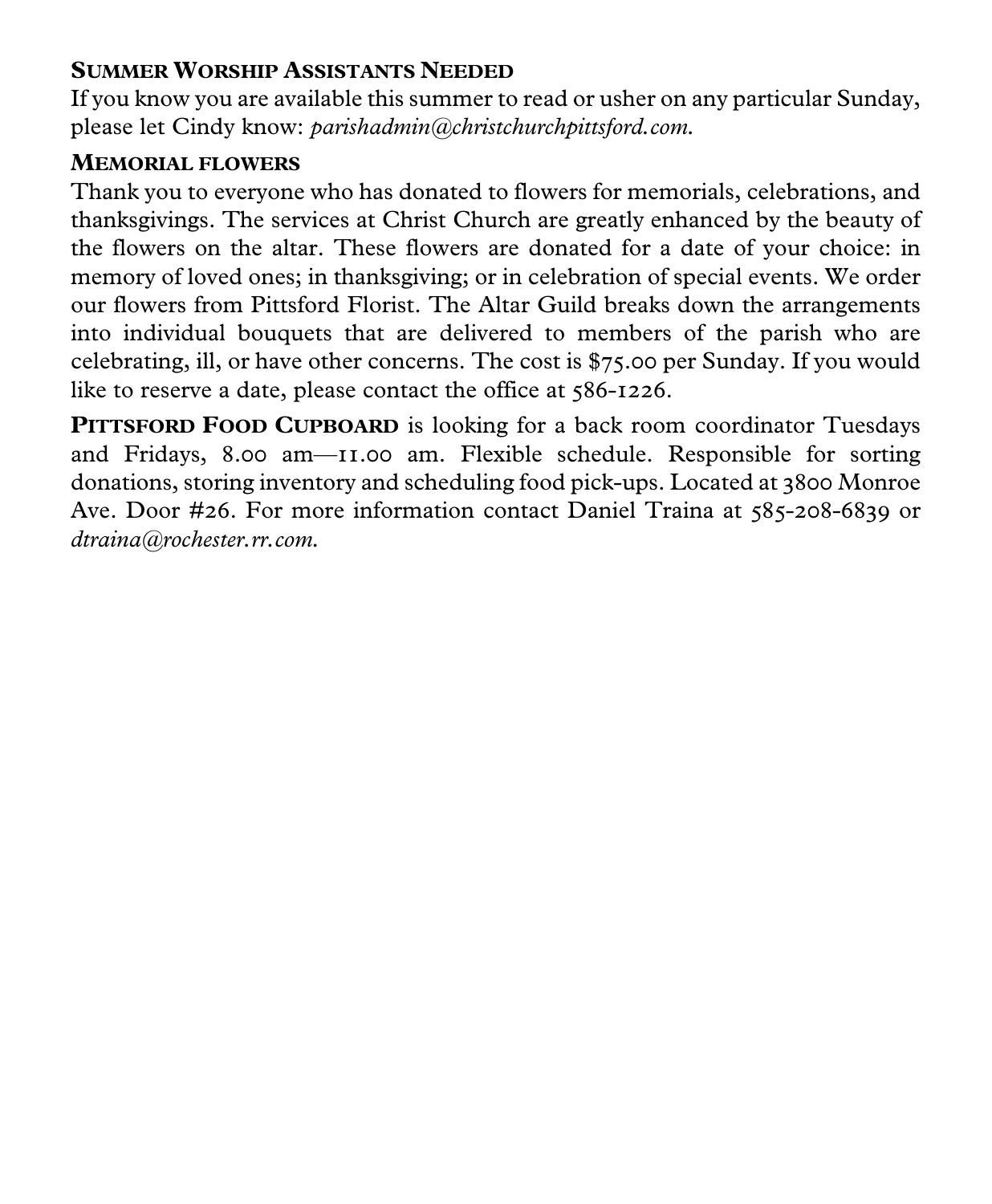#### **PLEASE PRAY FOR:**

John King, father of Reagan McNameeKing, died; Nancy Lyke, mother of Emily Wood, recovering from surgery; Mayumi Jutsum, wife of David Jutsum, health concerns; Ed Stockham, health concerns; Angelina Gentry, friend of Lisa Brown, health concerns; Crystal Dudley, health concerns; Barbara, aunt of Kim Schaff, hospitalized with a broken femur; Sue Thomas, friend of the Alessandria Family, serious health concerns; Sam Myers, health concerns; Ron Sinisgalli, friend of Jim and Joyce Porrey, serious health concerns; Ella Dyson, friend of Elizabeth Tice, T-cell lymphoblastic lymphoma; Amy, daughter-in-law of Tom and Carol Wright, serious health issues; Alec Sutherland, serious health concerns; The Rev. Dr. Sonia Waters, stage 4 colon cancer;

# **ONGOING:**

Scott Ornt; Alex Simpson; Tom Blum; Karl Hendrickson; Frances; Bella O'Neil; Austin Kellogg; Barry Balonek; Janet Campbell; Trevor Smith; Olivia; Susan Finlay; Judi Bachelder; Tom Wright; Gerry Arcuri; Ginger van der Meid; Beth; Steve; George Tice; Wayne Denlinger; Ruth Mets; Justin Torkildsen; David Miller; Sarah McCurdy; Sarah Koopus; Anu Abhyankar; Dick Seils; Jean Snyder and family; Bill Yeneralo; Andrew Green; Joel Krenis; Gladys Wiedrich; Natalie McComb; Susan Watt; Tom Frank; Eleanor Guldbeck; Jeannie Young; Carol Bates.